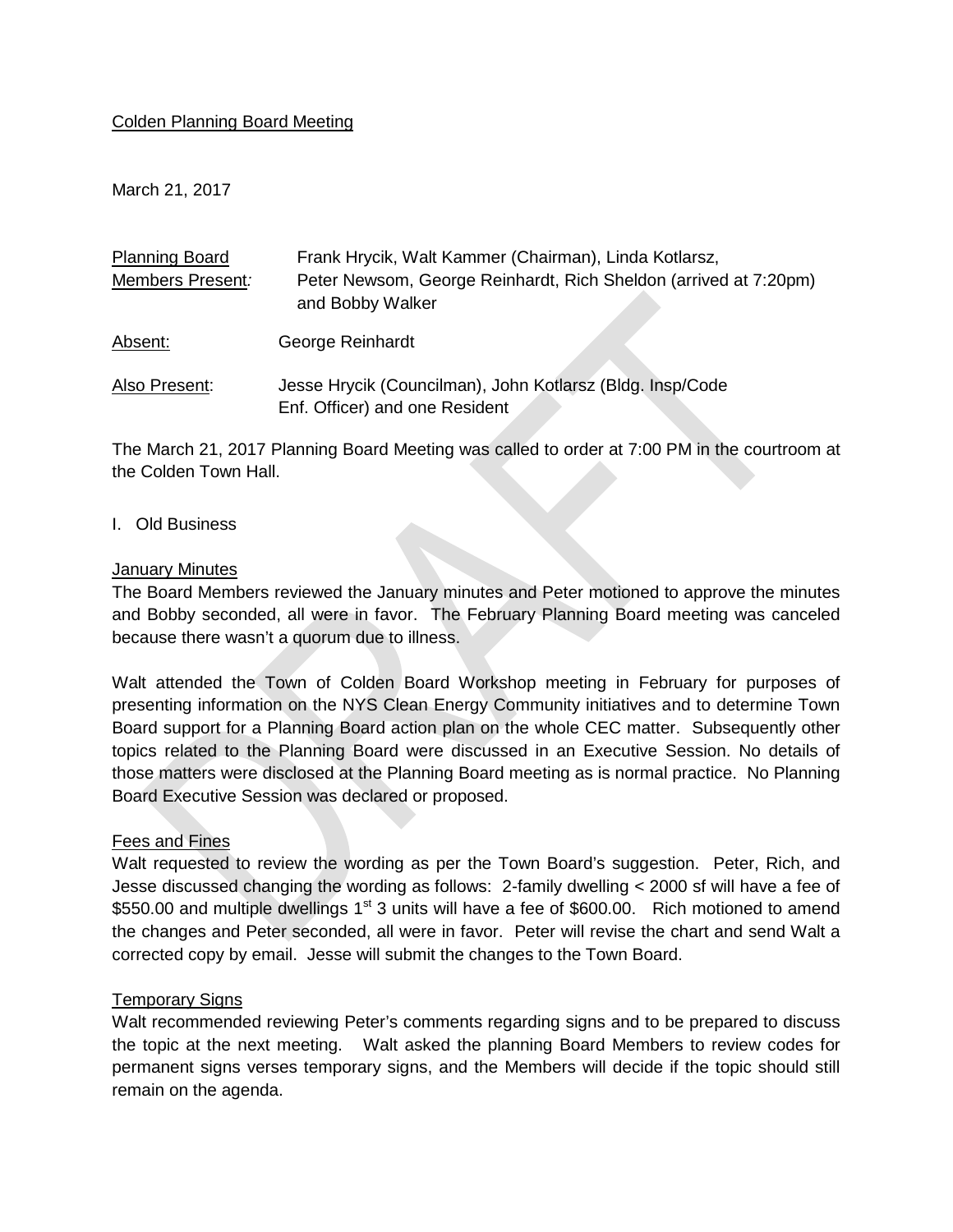# **Historic District/Historic Overlay District**

Walt asked Frank and Rich to review the topic with the other Board Members, and if the topic is still of interest for the Town of Colden. Walt recommended setting up an appointment with the Town Attorney to review if it's feasible for the Town. Linda mentioned NYS Landmark plaques if the Town couldn't establish a historic district and items of interest are to be highlighted.

## Accessory Structure/Use Discussions

Walt asked John K. if the Zoning Board approved the last appeal regarding an accessory structure. The Zoning Board denied the request because a principle structure was not on the property. Bobby volunteered to compare laws from surrounding Towns and report back when that information is available and he has compiled it.

## Continued Discussion Regarding Animals in Certain Zoning

Walt asked if Code 108-Various should still be on the agenda for the Planning Board to review. There were a few concerns in the Town but the issues were resolved. Linda and Rich will review the code and will discuss at the next Planning Board meeting.

II. New Business

Walt asked the Board Members to review the Colden dog kennel code before the next meeting.

Walt gave a brief summary of his presentation on Working Towards a Clean Energy Community from the February Town of Colden Board Workshop. Walt mentioned that the Town of Colden has great interest in applying for the grant offered by NYSERDA. The Town of Colden will pursue the following 4 High Impact Actions which we have identified as appropriate, namely:

Action 1. Benchmarking- Identifying energy saving opportunities in town buildings.

Action 2. Clean Energy Upgrades- Reduce energy costs in buildings by completing upgrades to include energy efficiency and renewable energy projects.

Action 3. Unified Solar Permit- Adopting a New York State Unified Solar Permit will streamline the approval process for installing solar in the community.

Action 4. Energy Code Enforcement Training- CEO would receive free training on the Energy Code.

The Town Board also was interested in the LED Street Lighting action but the NYS CEC impact area is only for the Cobra Head Style Street Lighting and did not include the Historical Street Lighting. Walt will ask Albany and UBRI once again to see if there is any option for the historical lighting.